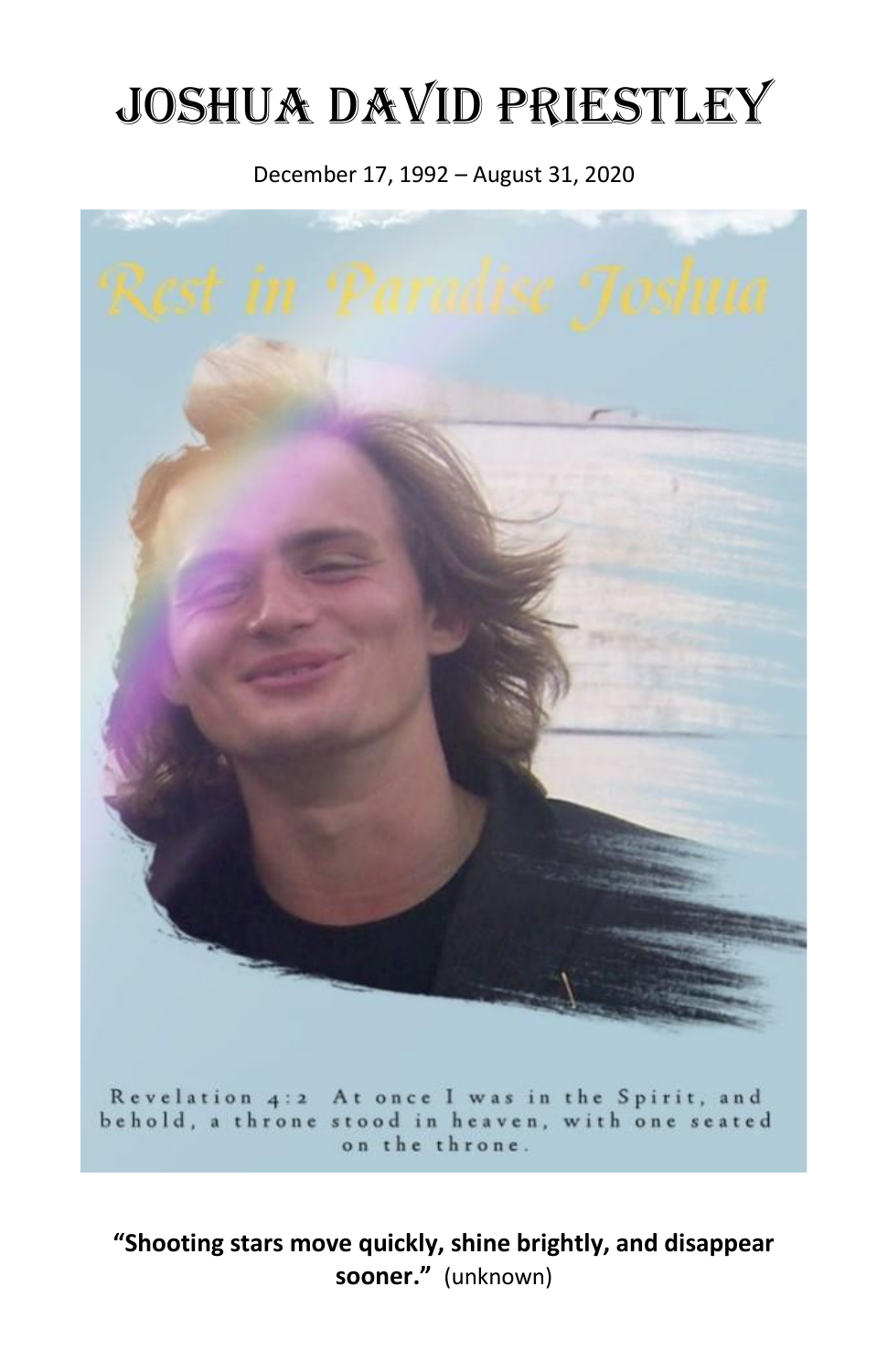# Josh's verse, quoted by Josh in an email from India: **"How beautiful are the feet of those who bring the Good News, of those who bring the Gospel of Peace."** Romans 10:15



*Josh in Bangalore, India (2013), celebrating the 10th anniversary of Home of Faith. Josh later helped at Greater Hope Children Orphanage, digging its foundation and raising money for its construction. The old building collapsed unexpectedly the day after the children were moved into the new building.*

Joshua participated in Korean **martial arts** (Soo Bahk Do), dirt biking, **scuba** diving (multiple certifications), and **skydiving**, and received the Merit Award for **Mandarin** Chinese language studies at high school graduation (Lakeridge '11). Josh completed Discipleship Training School with **YWAM** (Youth with a Mission) in Perth, Australia ('12) and served on several Christian **missions**, beginning at age 15 with Royal Servants. By age 22, Josh had traveled to at least **7 countries** for the sole purpose of serving Christ by sharing the Good News of the Gospel, including China, Israel, U.K., India, Nepal, Thailand, and Cambodia. Joshua's primary occupation was as a **missionary** (unpaid) and he labored secondarily as a **landscaping** assistant to an arborist. Joshua was a giver.

Checks left at this service made to "Venkatesh Kannan" (Pastor Paul) will be donated to his orphanage for its support and for the children's education.

#### **Thank you to recent donors in loving memory of Joshua Priestley:**

Matt & Ella Essieh Anonymous Kory/Karlene MacGregor Jim & Heidi Wilson Matthew Mercer Anna M. Brusco Ivy Grelewicz

David & Celia Stockamp Nick Hubert Shawna Saxton Alec & Sarah Doughty Jack Kehoe Jane & Jeff Dennis Beth Parmenter **Cover art by Kylee Webb**

Kingsley Family Alex Dassise Michael & Lorri Kehoe Raymond & Deneen King James Moss LizBeth Hale Karen Priestley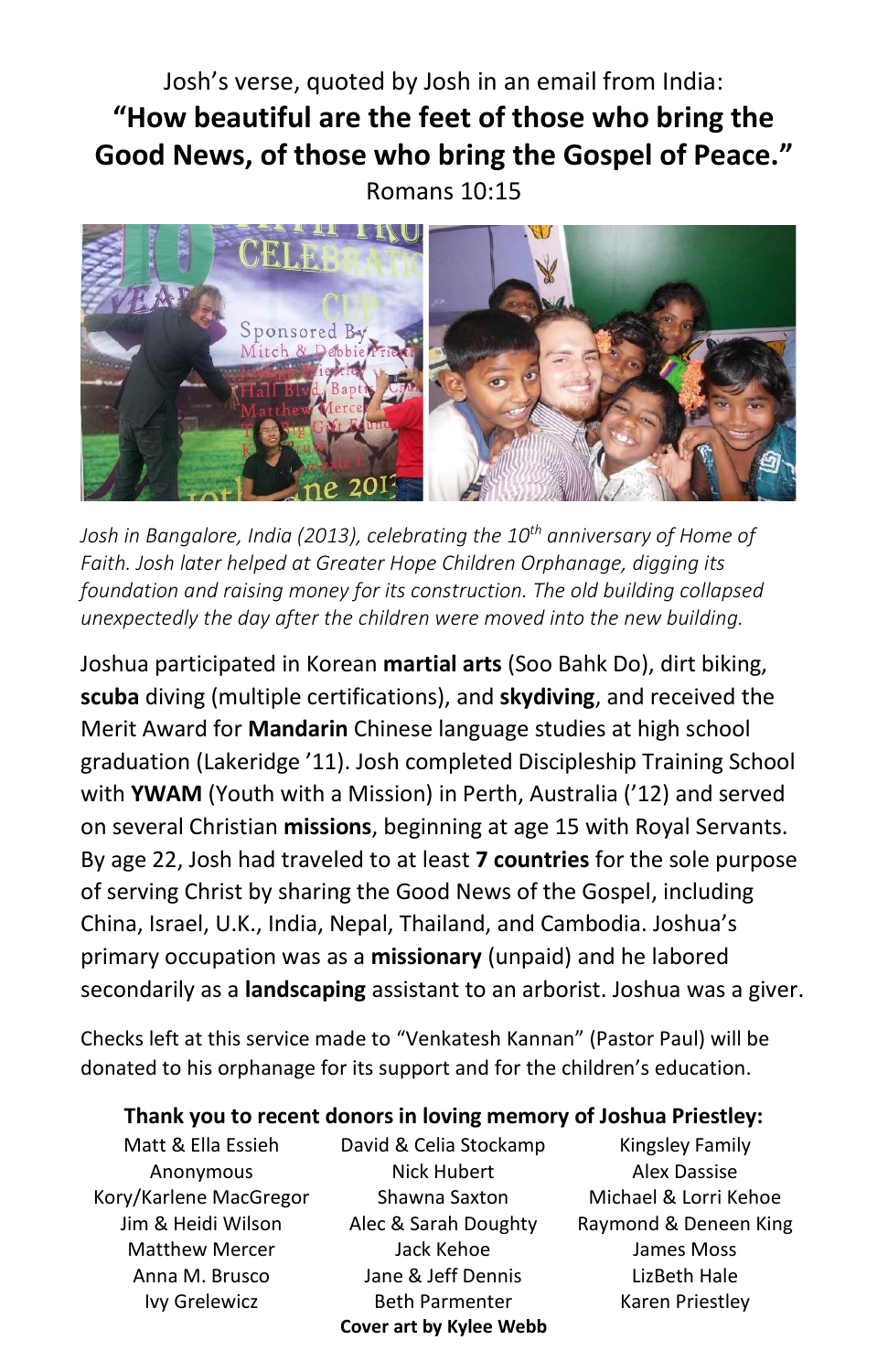

*Joshua, his parents' pride and joy, unflappably happy from the youngest age, always took a good time with him.*



*Josh, a loving, attentive grandson, even in his grandpa's final year. Josh could be as silly as his gramps!*



*Josh had friends around the world, and often enjoyed martial arts and sparring.*



*Josh shows his younger cousin how fun sitting in the Delorean can be.*



*Josh could be a pied piper wherever he would go.*



*Josh's missionary journeys took him far and wide, and exposed him to a diversity of people and cultures.*